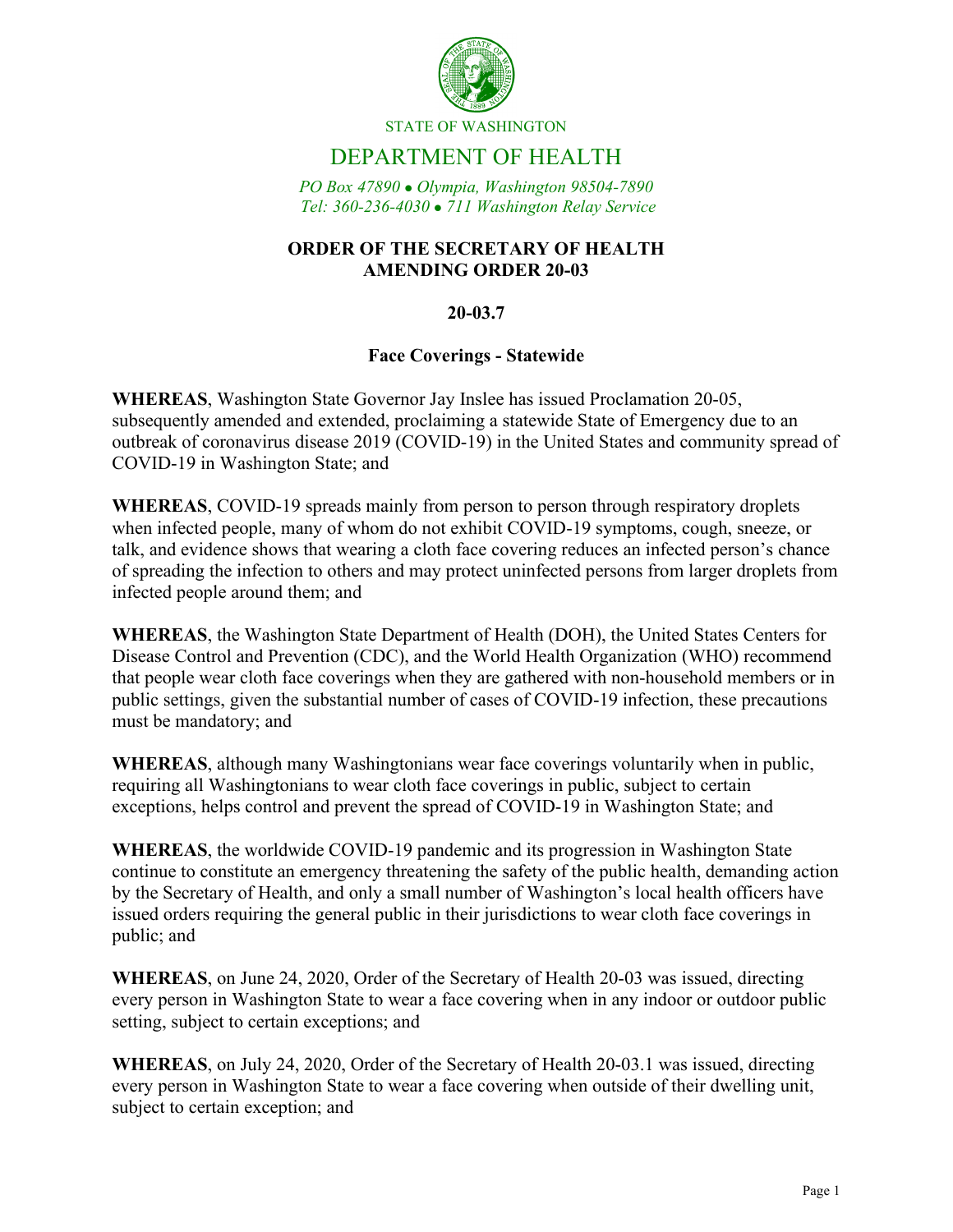**WHEREAS**, on May 17, 2021, Order of the Secretary of Health 20-03.2 was issued, exempting fully vaccinated people in Washington state from the requirement to wear face coverings in public, except in certain limited settings; and

**WHEREAS**, on June 29, 2021, Order of the Secretary of Health 20-03.3 was issued, permitting people to be outdoors without face coverings and without maintaining physical distancing, while encouraging masks for the unvaccinated in crowded outdoor settings, such as at sporting events, fairs, parades, concerts, and similar settings where it's harder to maintain physical distance; and

**WHEREAS**, after months of improving COVID-19 epidemiological conditions in Washington State, the emergence of highly contagious COVID-19 variants, including the Delta variant that is at least twice as transmissible as the virus that emerged in late 2019, coupled with the continued significant numbers of unvaccinated people, have caused COVID-19 cases and hospitalizations to rise sharply among unvaccinated populations and have resulted in breakthrough infections in some fully vaccinated individuals; and

**WHEREAS**, the CDC modified its guidance to recommend that people in areas of substantial or high transmission, which currently include every county in Washington State, wear a mask indoors in public regardless of their vaccination status to maximize protection from the Delta variant and prevent possibly spreading it to others; and

**WHEREAS**, all 35 local health officers in the state of Washington recently recommended all residents wear facial coverings when in indoor public settings where the vaccination status of those around you is unknown; and

**WHEREAS**, the same 35 local health officers urged decisive and effective action to implement a statewide mandate consistent with the CDC and state recommendations on August 15, 2021, for all residents to wear facial coverings when in indoor public settings or outdoor settings when physical distancing is not possible; and

**WHEREAS**, for the reasons stated above, requiring people, to wear face coverings when in a place where non-household members are present or generally accessible to non-household members will help control and prevent the spread of COVID-19 in Washington State; and

**WHEREAS**, on August 19, 2021, Order of the Secretary of Health 20-03.4 was issued, reinstituting a requirement for people to wear face coverings, regardless of their vaccination status, when in a place where any person from outside their household is present or in a public place, with limited exceptions; and

**WHEREAS**, on September 13, 2021, Order of the Secretary of Health 20-03.5 was issued, requiring people to wear face coverings at outdoor events or gatherings attended by 500 or more people; and

**WHEREAS**, on September 24, 2021, Order of the Secretary of Health 20-03.6 was issued, permitting non-spectators to not wear face coverings on the field of play, on the sidelines, or in similar areas at outdoor sports settings; and

**WHEREAS**, given that the recent surge of cases and hospitalizations due to the Omicron variant is subsiding significantly in much of the state, it is appropriate to amend the face covering order to remove the requirement for wearing face coverings at outdoor events and gatherings attended by 500 or more people.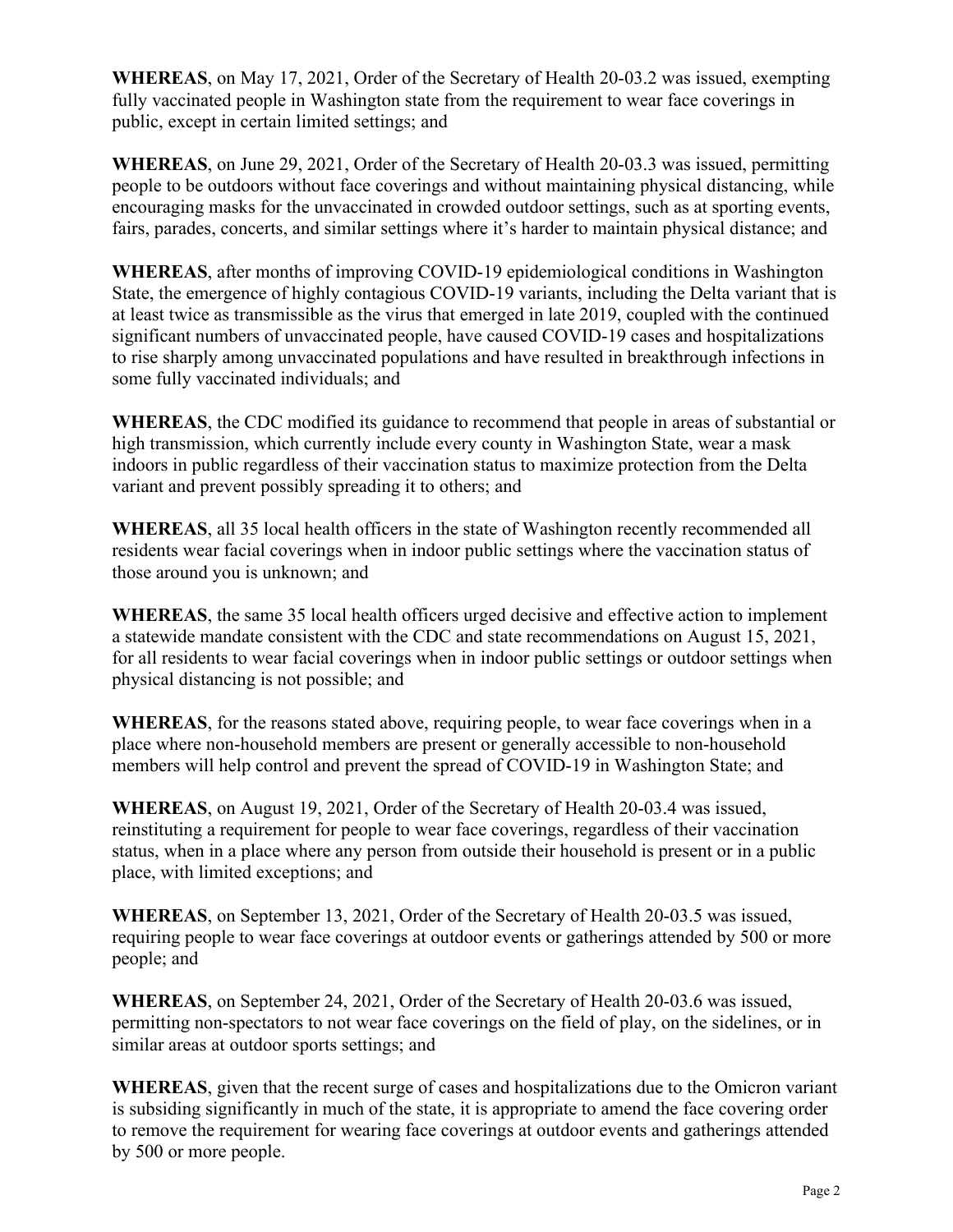**NOW, THEREFORE**, I, Umair A. Shah, MD, MPH, Washington State Secretary of Health, as a result of the above-noted situation, and under RCW 43.70.130, RCW 70.05.070, WAC 246- 100-036, and any other applicable authority, do hereby amend Order 20-03, et seq., and order as follows:

### **General Face Covering Requirement**

**Every person in Washington State must wear a face covering that covers their nose and mouth when they are in a place where any person from outside their household is present or in a place that is generally accessible to any person from outside their household, subject to the exceptions and exemptions below.**

• If a person lives in a congregate living setting where they share living facilities with other residents, their household includes only the people who regularly reside in their bedroom. They must wear a face covering when they are outside their bedroom in any common area inside the building, subject to the exceptions and exemptions below.

### **Exceptions to General Face Covering Requirement**

#### **People are not required to wear face coverings in any of the following situations:**

- When outdoors. DOH recommends that all people, regardless of vaccination status, wear face coverings in any crowded outdoor setting when it is not feasible to keep adequate distance from others outside of one's household;
- While working indoors in areas not generally accessible to the public and when no customers, volunteers, visitors, or non-employees are present, but only if the worker is fully vaccinated against COVID-19;
- While working alone indoors. A person is working alone if they are isolated from interactions with others and have little or no expectation of in-person interruptions. Examples include a sole occupant in an office with a closed door who is unlikely to be visited, a crane operator isolated in an enclosed cab, delivery drivers with no face-to-face interaction with others when picking up or dropping off packages, or a lone janitor in a building;
- At a small indoor gathering in a private residence;
- While actively playing or training for, coaching, or officiating indoor sports in a K-12, recreational, major junior hockey, part-time professional, collegiate, or professional sports setting. This exception does not apply while the athlete, coach, or official is not actively engaged in the sporting, coaching, or officiating activity or to indoor gyms and other fitness facilities, such as dance, yoga, and martial arts facilities;
- While swimming or engaged in other water sports or recreation;
- While actively engaged in a performing arts performance, leading religious services, or engaged in other similar activities, subject to the authorization and requirements of the Department of Health, including any vaccination requirements;
- While engaged in the act of eating or drinking;
- While showering, bathing, or engaging in other personal hygiene or grooming activities that require the removal of the face covering;
- When any party to a communication is deaf or hard of hearing and not wearing a face covering is essential to communication;
- While obtaining a service or engaged in a transient activity that requires temporary and very brief removal of the face covering;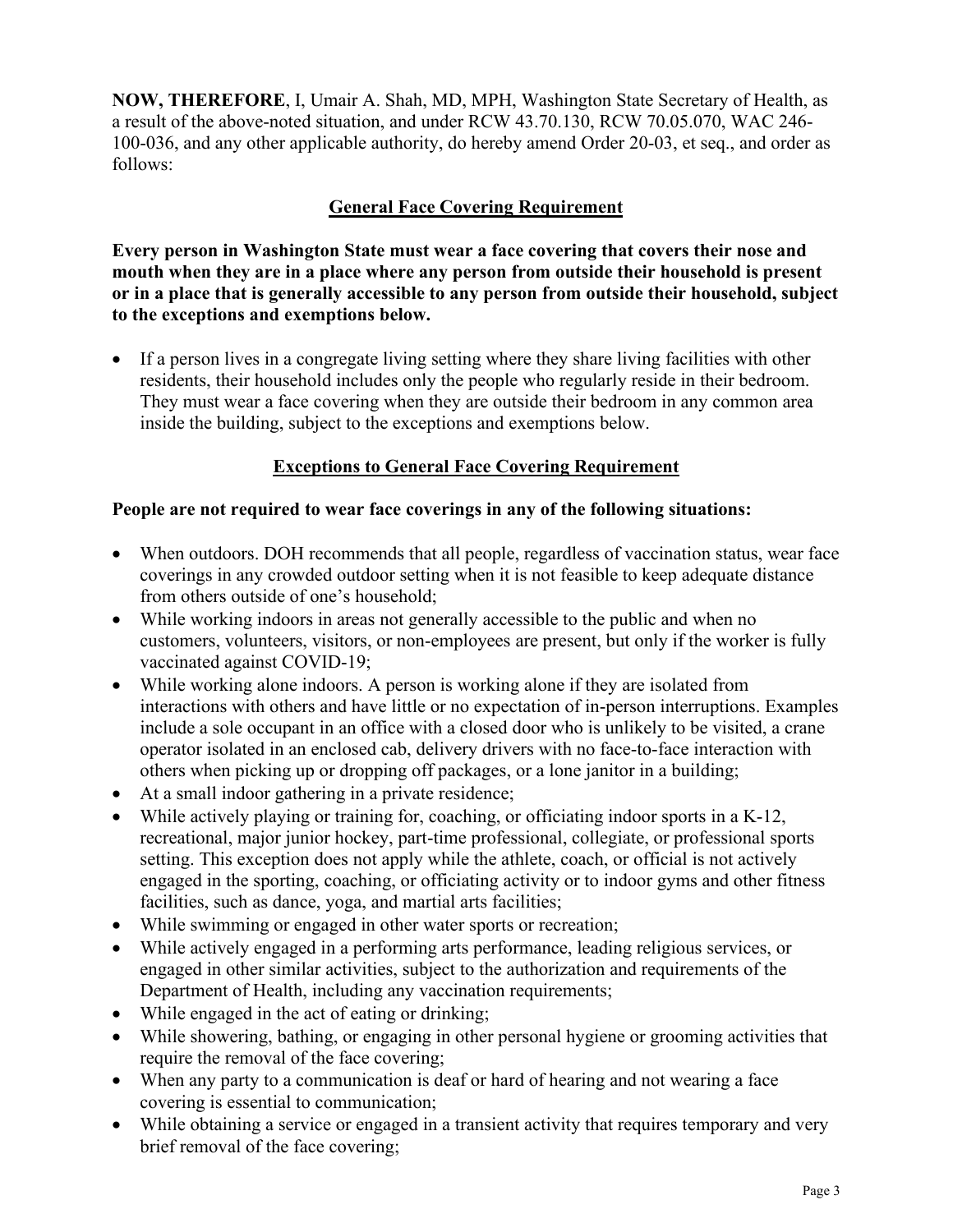- While sleeping;
- When necessary to confirm the person's identity;
- When federal or state law prohibits wearing a face covering or requires the removal of a face covering; or
- When unable to put on a face covering due to an emergency.

## **People Exempt from General Face Covering Requirement**

### **The following people are exempt from the requirement to wear a face covering:**

- Children younger than five years old;
	- o Children who are younger than two years old should never wear face coverings due to the risk of suffocation.
	- o Children who are two, three, or four years old, with the assistance and close supervision of an adult, are strongly recommended to wear a face covering at all times in public settings when around non-household members; and
- People with a medical condition, mental health condition, developmental or cognitive condition, or disability that prevents wearing a face covering. This includes, but is not limited to, people with a medical condition for whom wearing a face covering could obstruct breathing or who are unconscious, incapacitated, or otherwise unable to remove a face covering without assistance.

## **Additional Provisions**

- Any frequently asked questions or other guidance explaining or interpreting this order issued by DOH is automatically incorporated herein.
- Types of face coverings permitted.
	- o For purposes of this order, a face covering must:
		- Fit snugly against the sides of the face;
		- Completely cover the nose and mouth;
		- Be secured with ties, ear loops, elastic bands, or other equally effective method; and
		- Include at least one layer of tightly woven fabric without visible holes, although multiple layers are strongly recommended.
	- o A face covering may also be a mask or face covering that provides a higher level of protection than a cloth face covering, such as a medical procedure/surgical mask, a KN95 mask, or an N95 mask.
	- $\circ$  Clear masks or cloth masks with a clear plastic panel may be used when interacting with people who are deaf or hard of hearing, young children or students learning to read, students learning a new language, people with disabilities, and people who need to see the proper shape of the mouth for making appropriate vowel sounds.
- A person is fully vaccinated against COVID-19 two weeks after they have received the second dose in a two-dose series (Pfizer-BioNTech or Moderna) or two weeks after they have received a single-dose vaccine (Johnson and Johnson (J&J)/Janssen).
- Face covering requirements imposed by other public agencies or officials.
	- o Face covering requirements lawfully imposed by another public agency or official are to be followed if they are more protective than the requirements in this order. If they are less protective, then this order must be followed.
	- o Notwithstanding the foregoing, any face covering requirements imposed pursuant to an order of the Governor take precedence over this order.